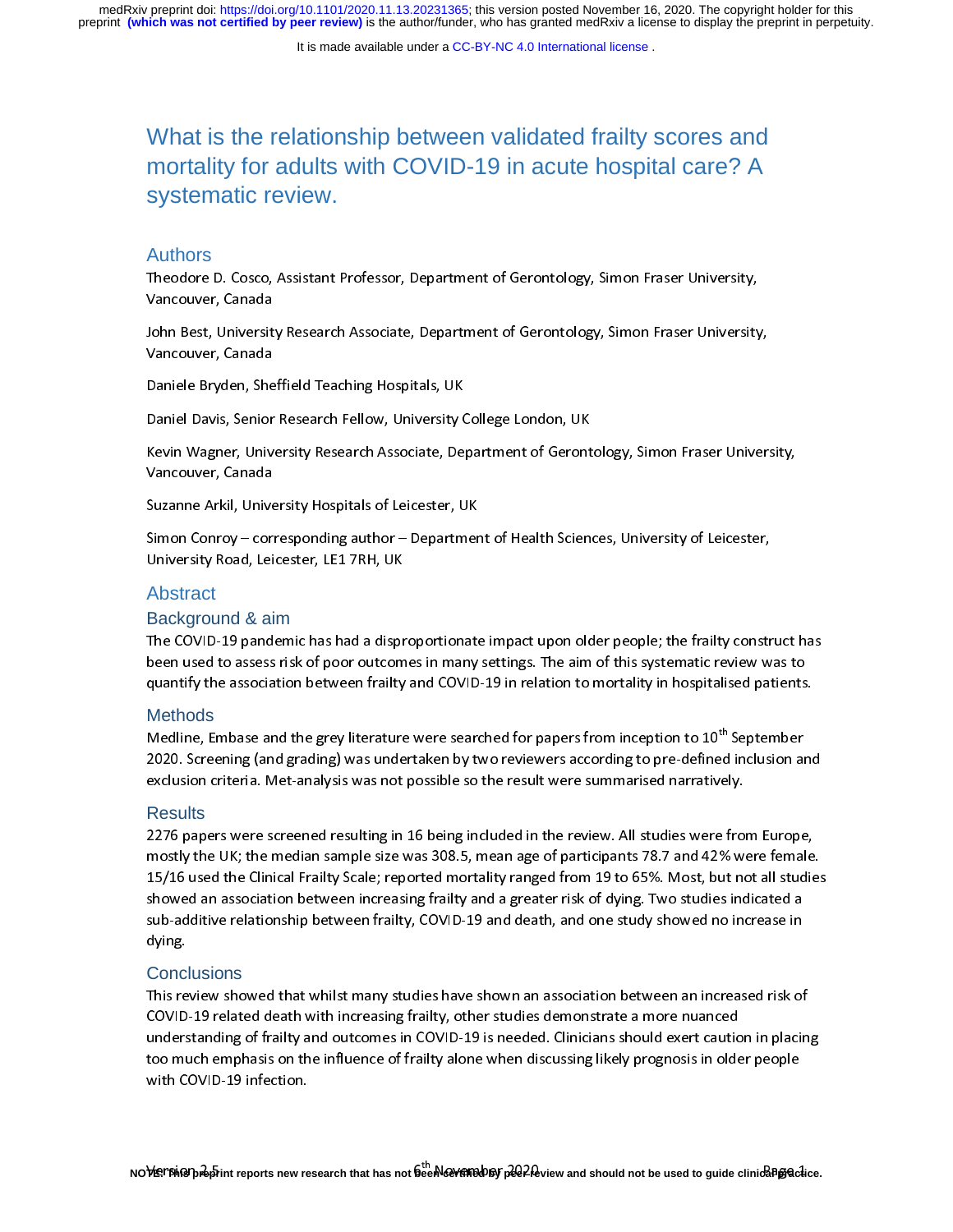medRxiv preprint doi: [https://doi.org/10.1101/2020.11.13.20231365;](https://doi.org/10.1101/2020.11.13.20231365) this version posted November 16, 2020. The copyright holder for this<br>preprint (which was not certified by peer review) is the author/funder, who has grante

It is made available under a [CC-BY-NC 4.0 International license](http://creativecommons.org/licenses/by-nc/4.0/) .

# Keywords

# Key points

COVID-19; Key points<br>
Frailty is being used to assess the risk of dying from COVID-19<br>
Researchers should ensure that frailty scales are used as design<br>
research. Frame, the ring about the risk of the risk, organism of the risk of designesearchers should ensure that frailty scales are used as designesearch.<br>Emerging studies demonstrate a complex relationship betwee<br>Clinicians should

Research.<br>Researchers should exert caution in placing too much emphasis on the influence of frailty in older people<br>with COVID-19<br>with COVID-19 research.<br>Emerging studies demonstrate a complex relationship between frailty and COVID-19 related deaths<br>Clinicians should exert caution in placing too much emphasis on the influence of frailty in older peop<br>with COVID-19 Emerging statistic a complete complementation fractionship between finity and COVID-19 relationship between frailty in older peop<br>With COVID-19 relationship between frails on the influence of frailty in older peop<br>With COV Clinicians showld exert caution in placing too much emphasis on the influence of frailty in older people<br>with COVID-19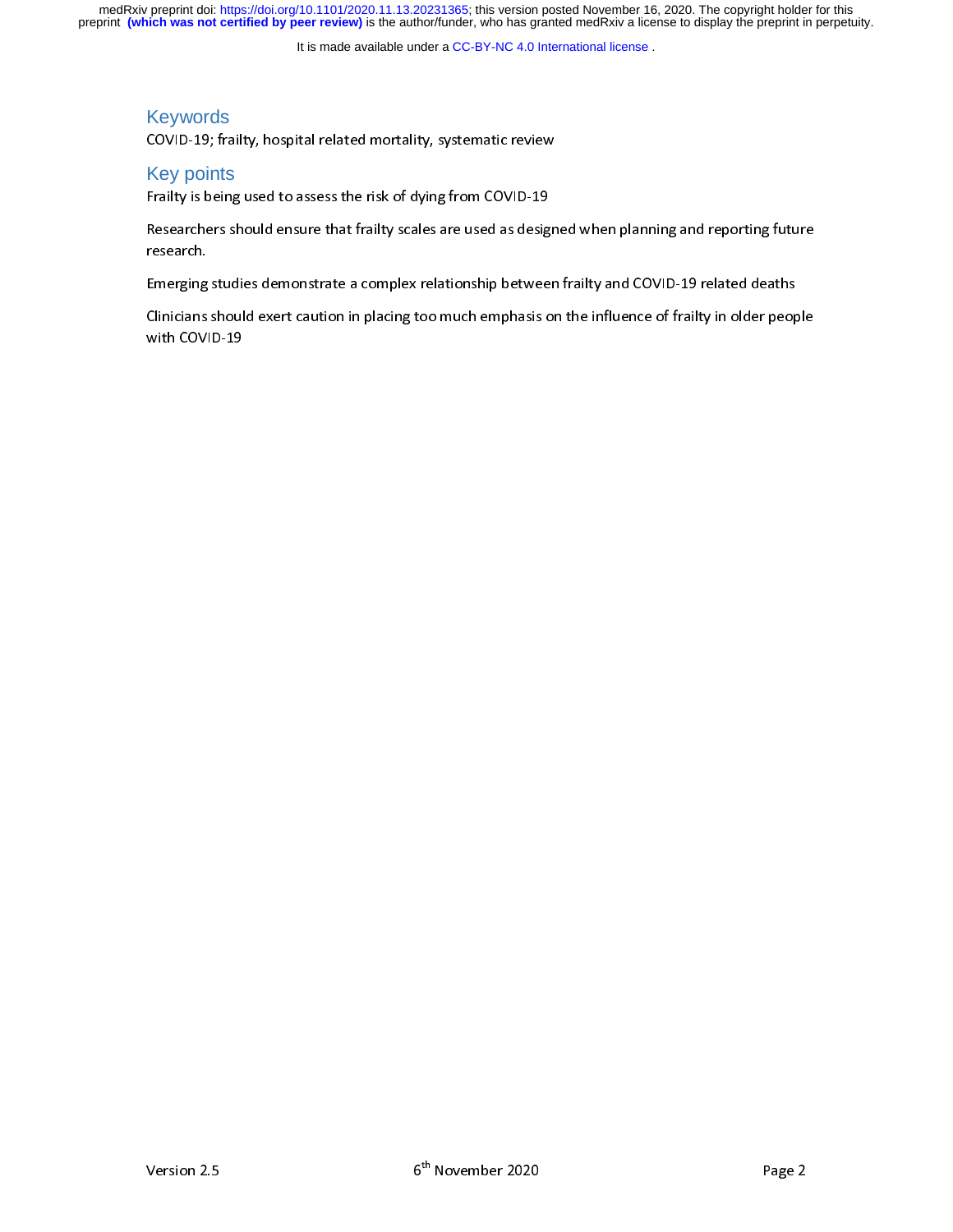preprint **(which was not certified by peer review)** is the author/funder, who has granted medRxiv a license to display the preprint in perpetuity. medRxiv preprint doi: [https://doi.org/10.1101/2020.11.13.20231365;](https://doi.org/10.1101/2020.11.13.20231365) this version posted November 16, 2020. The copyright holder for this

It is made available under a [CC-BY-NC 4.0 International license](http://creativecommons.org/licenses/by-nc/4.0/) .

# **Introduction**

the clinical response has been to use the frailty construct to estimate likely outcomes or direct<br>treatment escalation planning [1, 2]. Frailty is a state of increased vulnerability to poor resolution of<br>homeostasis after

treatment escalation planning [1, 2]. Frailty is a state of increased vulnerability to poor resolution homeostasis after a stressor event, which increases the risk of adverse outcomes, including del disability and death [3 homeostasis after a stressor event, which increases the risk of adverse outcomes, including delirium,<br>disability and death [3-5].<br>Where frailty has previously been studied in the critical care context, lower levels of frai disability and death [3-5].<br>Where frailty has previously been studied in the critical care context, lower levels of frailty have been<br>associated with better outcomes<sup>6-10</sup>. This data may have informed the decision by the N More frailty has previous<br>associated with better out<br>of Clinical Excellence to en<br>escalation in older people<br>been no studies validating<br>number of studies assessir associated with better outcomes<sup>6-10</sup>. This data may have informed the decision by the National Institute of Clinical Excellence to encourage the use of the Clinical Frailty Scores when considering critical care escalation associated with better outcomes<br>of Clinical Excellence to encourage the use of the Clinical Frailty Scores when considering critical care<br>escalation in older people with COVID-19 [2]. At the time of the NICE guidance being escalation in older people with COVID-19 [2]. At the time of the NICE guidance being issued, there have<br>been no studies validating such an approach in the context of COVID-19. Since, there have been a<br>number of studies ass been no studies validating such an approach in the context of COVID-19. Since, there have been a<br>number of studies assessing outcomes from COVID-19 in older people using various frailty scales.<br>The aim of this review was t

The aim of this review was to synthesise emerging findings by quantifying the association between The aim of this review was to synthesise emerging findings by quantifying the association between<br>frailty and COVID-19 in relation to mortality in hospitalised patients.<br>Methods<br>The full systematic review protocol has been The fullty and COVID-19 in relation to mortality in hospitalised patients.<br>The full systematic review protocol has been published elsewhere (PROSPERO ID: CRD42020200445<br>Search strategies<br>Medline Embase and Web of Science d

# Methods

#### Search strategies

Methods<br>The full systematic review protocol has been published elsewhere (P<br>Search strategies<br>Medline, Embase and Web of Science databases were searched with<br>relevant keywords, restricted to English language. Databases wer Search strategies<br>Medline, Embase and Web of Science databases were searched with exploded MeSH headings and<br>relevant keywords, restricted to English language. Databases were searched from inception to 10<sup>th</sup><br>September 202 relevant keywords, restricted to English language. Databases were searched from inception to 10<sup>th</sup><br>September 2020, and references were managed using Endnote software. The reference lists of inclu<br>full-texts were hand-sear relevant keywords, restricted to English language. Databases were searched from inception to 10"<br>September 2020, and references were managed using Endnote software. The reference lists of incli<br>full-texts were hand-searche September 2021, and references in the random gradient, and references the references were modified accordingly for each database.<br>We are modified accordingly for each database.<br>"Frail\*"

full-texts were modified accordingly for each database.<br>"Frail\*"<br>AND<br>COVID-19 (("COVID-19" OR "COVID-2019" OR "severe acute respiratory syndrome coronavirus 2" OR were modified accordingly for each database.<br>"Frail\*"<br>COVID-19 (("COVID-19" OR "COVID-2019" OR<br>"severe acute respiratory syndrome coronavir AND<br>AND<br>COVID-<br>"2019n COV<br>"seve"<br>2019<br>Grey "severe acute respiratory syndrome coronavirus 2" OR "2019-nCoV" OR "SARS-CoV-2" OR<br>"2019nCoV" OR (Wuhan AND coronavirus))<br>Grey literature was accessed by searching: Open Grey, medRxiv, bioRxiv.<br>Inclusion Criteria<br>• Studie The acute respiratory syndrometric acute is the coronavirus (2019nCoV" OR (Wuhan AND coronavirus))<br>
Grey literature was accessed by searching: Open Grey, medRxiv, bioRxiv.<br>
Inclusion Criteria<br>
• Studies published from ince

# Inclusion Criteria

- 
- Grey literature was accessed by searching: Open Grey, medRxiv, bioRxiv.<br>
Inclusion Criteria<br>
 Studies published from inception to 10<sup>th</sup> September 2020.<br>
 Original peer-reviewed articles, pre-prints, conference proceedin Grey Martin Protocology (Statemary Searching: Open Grey, Martin Protocology<br>
Studies published from inception to 10<sup>th</sup> September 2020.<br>
• Original peer-reviewed articles, pre-prints, conference proceedin<br>
reporting primar ● Studies published from inception to 10 September 2020.<br>Original peer-reviewed articles, pre-prints, conference pro<br>reporting primary data, in any language.<br>Studies reporting mortality as related to frailty in individua<br>hos
	- The pertention articles, pre-prints, controlling proceedings and letters to the editor<br>reporting primary data, in any language.<br>Studies reporting mortality as related to frailty in individuals diagnosed with COVID-19 in ac reporting primary data, in any language.<br>Studies reporting mortality as related to<br>hospital settings.<br>Frailty identified using a recognised frailt<br>Participants with a positive diagnosis of C<br>Participants aged 18 years or o Studies reportings.<br>
	Strailty identified using a recognised frailty instrument.<br>
	Participants with a positive diagnosis of COVID-19 (RNA positive or specialist clinical opinion).<br>
	Participants aged 18 years or older.<br>
	Stud
	-
	- Framity increasing a recognised rainty increasing<br>Participants with a positive diagnosis of COVID-19 (RNA<br>Participants aged 18 years or older.<br>ion Criteria<br>Studies not involving humans<br>Articles not reporting primary data
	- Frailty identified<br>Participants with<br>Participants aged<br>ion Criteria<br>Studies not involv ●

#### Exclusion Criteria

- Studies not involving humans
- Participants aged 19 years or older.<br>Particles not involving humans<br>Articles not reporting primary data<br>Studies in which COVID-19 is self-dia • Articles not reporting primary<br>• Studies in which COVID-19 is s
- Participants aged 18 years or older.<br>
ion Criteria<br>
Studies not involving humans<br>
Articles not reporting primary data<br>
Studies in which COVID-19 is self-diagnosed • Studies in which COVID-19 is self-di<br>
sion 2.5  $6<sup>th</sup>$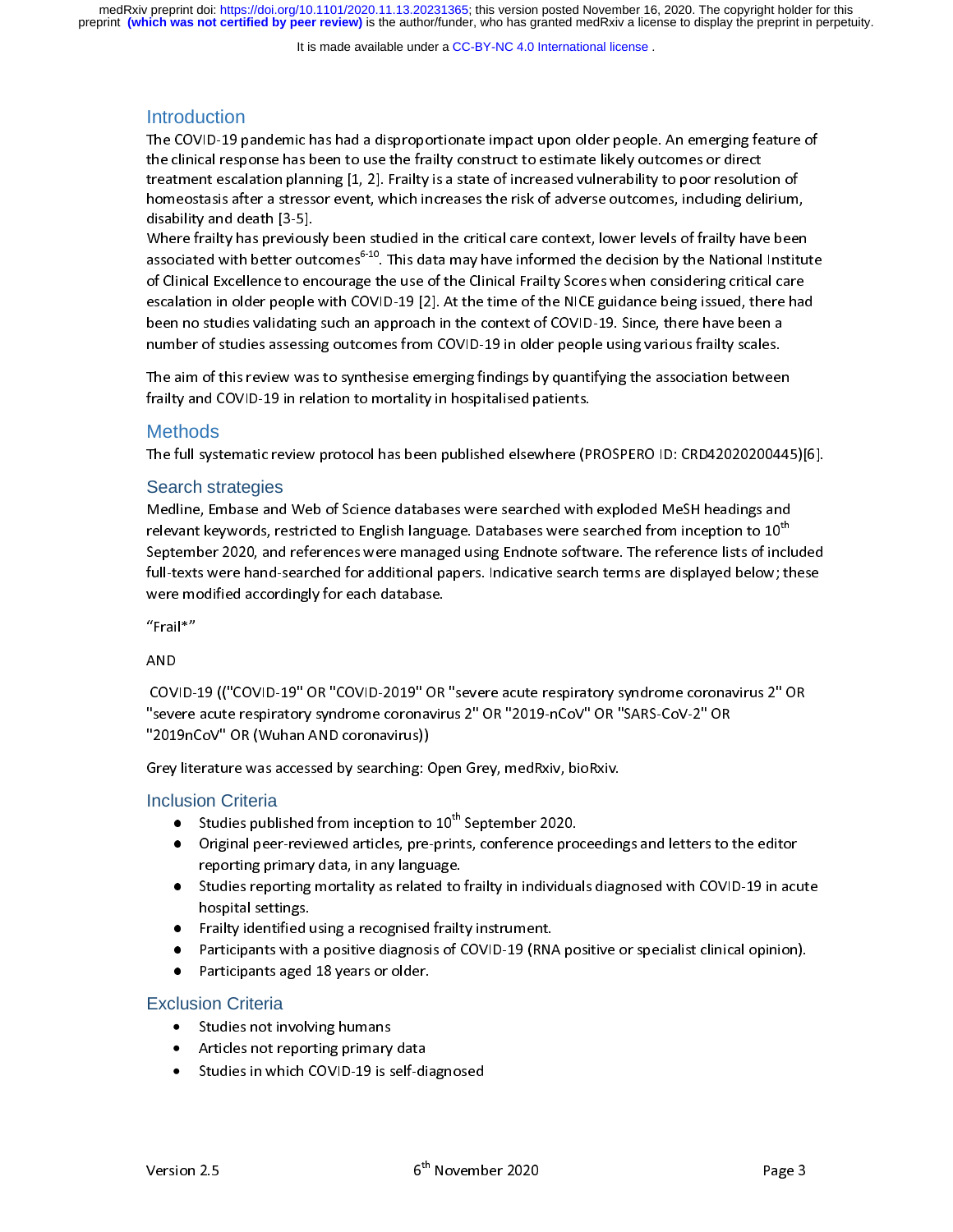preprint **(which was not certified by peer review)** is the author/funder, who has granted medRxiv a license to display the preprint in perpetuity. medRxiv preprint doi: [https://doi.org/10.1101/2020.11.13.20231365;](https://doi.org/10.1101/2020.11.13.20231365) this version posted November 16, 2020. The copyright holder for this

It is made available under a [CC-BY-NC 4.0 International license](http://creativecommons.org/licenses/by-nc/4.0/) .

# Study Quality Assessment

Two independent reviewers (TDC and KW) assessed the included study quality using the Newcastle-Ottawa Quality Assessment Scale (NOS). The NOS scale uses a 'star system' ussess the validity of studies<br>in the domains of the selection and comparability of cohorts, and the ascertainment of either the<br>exposure or outcome

- 
- or 3 stars in outcome/exposure domain<br>
Fair quality: 2 stars in selection domain AND 1 or 2 stars in comparability domain AND 2 or 3 in the domains of the domains of the selection and comparability of comparability domain Allong School and Comparability: 3 or 4 stars in selection domain AND 1 or 2 stars in comparability domain Allong Stars in outcome/ex exposure or outcome of interests in gives rise to quality.<br> **exposure of interest.** This gives rise to quality: 3 or 4 stars in selection domain<br> **exposure domain AND 1 or 2 stars in selection domain AND 1 or 2 stars in ou** • Good quality: 3 or 4 stars in selection domain AND 1 or 2 stars in comparability domain AND 2 or 3 stars in outcome/exposure domain AND 1 or 2 stars in comparability domain AND 2 or 3 stars in outcome/exposure domain AND • Fair quality: 2 stars in selection domain AND 1 or 2 stars in comparability domain AND 2 or 3<br>stars in outcome/exposure domain<br>• Poor quality: 0 or 1 star in selection domain OR 0 stars in comparability domain OR 0 or 1
	-

# Data Extraction

**Poor quality:** 0 or 1 star in selection<br>in outcome/exposure domain<br>xtraction<br>iewers (TDC and KW) identified and<br>e reference software; duplicates we in outcome/exposure domain<br>• Data Extraction<br>• Two reviewers (TDC and KW) identified and exported articles identified by the search strategy into<br>• EndNote reference software; duplicates were deleted. Independent title and xtraction<br>
iewers (TDC and KW) identified<br>
expose terefore domains domains a final list of included studies.<br>
That is a final list of included studies. The reference software; duplicates were deleted. Independent title and abstract screens were<br>conducted by TDC and KW identifying articles for full-text extraction. Full-text screening was used t<br>identify a final list of in conducted by TDC and KW identifying articles for full-text extraction. Full-text screening was used to<br>identify a final list of included studies. Relevant data were extracted by two independent researcher<br>and TDC) from the

# Analysis

conducted by the emandon text of included studies. Relevant data were extracted by two independent researchers<br>and TDC) from the included studies into a pre-established extraction form.<br>Analysis<br>A meta-analysis was planned and TDC) from the included studies into a pre-established extraction form.<br>Analysis<br>A meta-analysis was planned but the heterogeneity in study designs and reporting made this impossible.<br>However, summary statistics for age Analysis<br>A meta-analysis was planned but the heterogeneity in study designs and re<br>However, summary statistics for age were combined, after converting med<br>standard deviations using Wan's method [7]. Mortality and CFS relat However, summary statistics for age were combined, after converting medians/IQRs into means and<br>standard deviations using Wan's method [7]. Mortality and CFS relationships were summarised<br>narratively.<br>Ethics and funding<br>No standard deviations using Wan's method [7]. Mortality and CFS relationships were summarised<br>narratively.<br>Ethics and funding<br>No ethical approval was required for this work.<br>Daniel Davis is funded through a Wellcome Intermed standard deviations using Wan's method [7]. Mortality and CFS relationships were summarised<br>narratively.<br>Ethics and funding<br>No ethical approval was required for this work.<br>Daniel Davis is funded through a Wellcome Intermed

# Ethics and funding

narratively.<br>Ethics and funding<br>No ethical approval was required for this work.<br>Daniel Davis is funded through a Wellcome Inte<br>Theodore D Cosco is funded through a Michael<br>(SCH-2020-0490). Daniel Davis is funded through a Wellcome Intermediate Clinical Fellowship (WT107467).<br>Theodore D Cosco is funded through a Michael Smith Foundation for Health Research Scholar Awa<br>(SCH-2020-0490).<br>Results<br>The initial sear Theodore D Cosco is funded through a Michael Smith Foundation for Health Research Scholar Award

# **Results**

(SCH-2020-0490).<br>Results<br>The initial searches identified 2276 records of which 650 were duplicates, leaving 1626 papers for<br>review. After scrutinising the titles and abstracts against the eligibility criteria, 36 papers we '<br>Results<br>The initial searche<br>review. After scrut<br>for full-text review The interval search initial searches identified and abstracts against the eligibility criteria, 36 papers were reta<br>For full-text review, which led to 16 papers being included for data abstraction (Figure 1).<br>The initial s For full-text review, which led to 16 papers being included for data abstraction (Figure 1).<br>
for full-text review, which led to 16 papers being included for data abstraction (Figure 1). for full-text review, which led to 16 papers being included for data abstraction (Figure 1).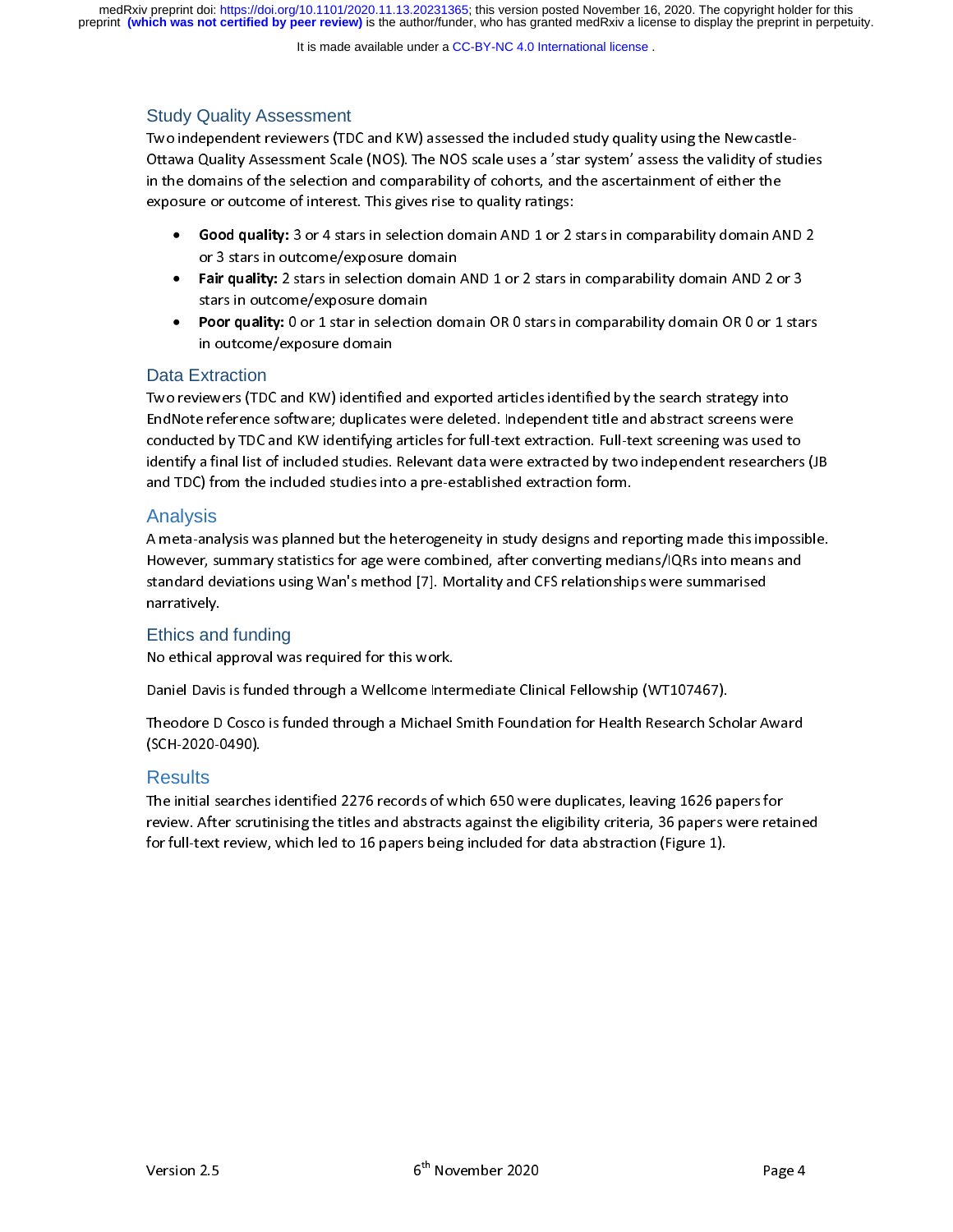preprint **(which was not certified by peer review)** is the author/funder, who has granted medRxiv a license to display the preprint in perpetuity. medRxiv preprint doi: [https://doi.org/10.1101/2020.11.13.20231365;](https://doi.org/10.1101/2020.11.13.20231365) this version posted November 16, 2020. The copyright holder for this

It is made available under a [CC-BY-NC 4.0 International license](http://creativecommons.org/licenses/by-nc/4.0/) .



,<br>!!<br>..  $n=16$ <br>
ole 1.<br>
K, and al<br>
ng specie 1.<br>c, and a<br>g spec<br>ported |<br>|<br>|<br>| |<br>|}<br>| ( ( ( Eleven of the sixteen studies were from the UK, and<br>(secondary care), with Crespo *et al* [8] reporting spon<br>on surgical patients [9]; all the other studies report-<br>described outcomes in people with clinically and P<br>(cont (secondary care), with Crespo *et al* [8] reporting specifically on renal transplant recipients and Dogliett<br>on surgical patients [9]; all the other studies reported outcomes for acute medical care. All studies<br>described o (secondary care), with Crespo et al [9], all the other studies reported outcomes for acute medical care. All studies<br>described outcomes in people with clinically and PCR confirmed COVID-19, with the exception of Miles<br>(con described outcomes in people with clinically and PCR confirmed COVID-19, with the exception of M<br>(contemporaneous matched controls), Owen and Aw (clinical and PCR positive versus clinically posi<br>only) and Doglietto (histor (contemporaneous matched controls), Owen and Aw (clinical and PCR positive versus clinically positive<br>only) and Doglietto (historical matched controls). The overall quality of the studies was fair-good on the<br>Newcastle-Ott

(contemporant our internet entirely) of the state material and Controls) and Doglietto (historical matched controls). The overall quality of the studies was fair-good on the<br>Newcastle-Ottawa Quality Assessment Scale.<br>The m Only)<br>
Newcastle-Ottawa Quality Assessment Scale.<br>
The median sample size was 308.5 (IQR 94.5-666.5); the largest study reported on almost 2000<br>
participants from England (Apea [10]). Overall the mean age of included parti The median sample size was 308.5 (IQR 94.5-666.5); the largest study reported on almost 2000 participants from England (Apea [10]). Overall the mean age of included participants was 78.7 years (95% CI 74.2-83.2) and 41.8% The means sample size was 2000, (IQR 94.5-668.7); the largest study reported on almost 2000<br>participants from England (Apea [10]). Overall the mean age of included participants was 78.7 y<br>(95% CI 74.2-83.2) and 41.8% were participants, although Apea had a majority of non-white participants. Frailty was assessed using the participants, although Apea had a majority of non-white participants. Frailty was assessed using the Clinical Frailty Sco ,<br>participants, although Apea had a majority of non-white participants. Frailty was assessed using the<br>Clinical Frailty Score (CFS) in 15 studies, with using Fried's frailty phenotype. COVID-19 infection was<br>confirmed usin participants, and a given that a majority of their time participants. Thus, the accretion and clinical Frailty Score (CFS) in 15 studies, with using Fried's frailty phenotype. COVID-19 infection was confirmed using clinica confirmed using clinical features and a positive PCR in all studies though Hewitt and Owen [11] also<br>included people with clinical diagnoses. confirmed using clinical features and a positive PCR in all studies though Hewitt and Owen [11] also<br>included people with clinical diagnoses. included people with clinical diagnoses.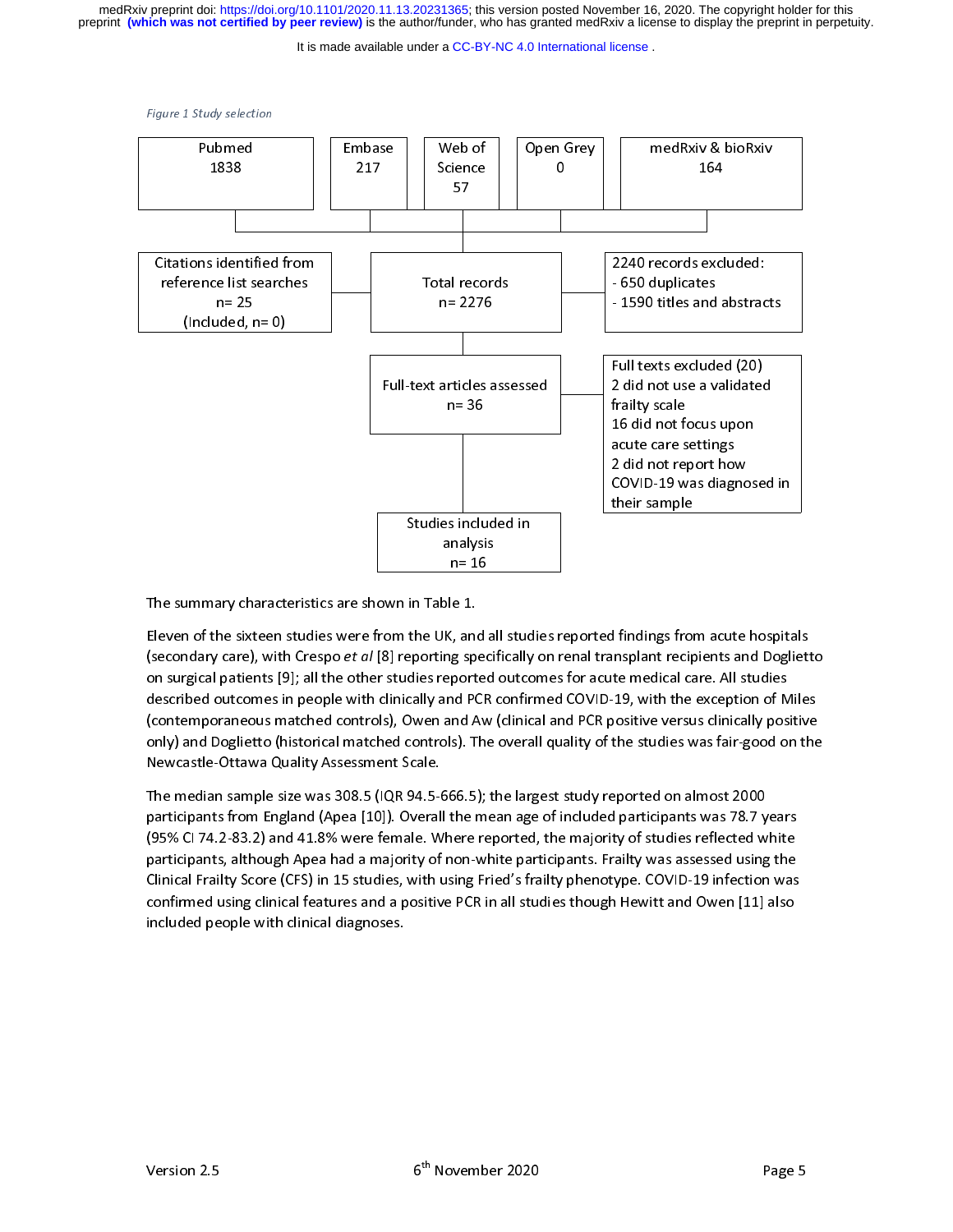| Author      | Country     | Setting                                          | Sample<br>size | Age;<br>mean (SD) | Proportion<br>female | Proportion<br>White | Frailty<br>measure | COVID<br>diagnosis | <b>NOS</b><br>grading                      |
|-------------|-------------|--------------------------------------------------|----------------|-------------------|----------------------|---------------------|--------------------|--------------------|--------------------------------------------|
| Apea        | <b>UK</b>   | Five acute hospitals                             | 1996           | 62.2(17.4)        | 39%                  | 35%                 | <b>CFS</b>         | <b>PCR</b>         | 6                                          |
| Aw          | <b>UK</b>   | Acute hospital                                   | 677            | 81.1(8.1)         | 46%                  | 81%                 | CFS                | PCR                | 6                                          |
| Baker       | <b>UK</b>   | Acute hospital                                   | 316            | 72.7(17.1)        | 45%                  | 96%                 | <b>CFS</b>         | PCR                | It is made available under a CC-BY-NC<br>6 |
| Brill       | <b>UK</b>   | Acute hospital                                   | 410            | 81.1(8.1)         | 65%                  | 60%                 | CFS                | PCR                | 4                                          |
| Cobos-Siles | Spain       | Acute hospital                                   | 656            | 82.7(10.5)        | 43%                  | Not stated          | CFS                | PCR                | 6                                          |
| Crespo      | Spain       | Renal transplant cohort, acute hospital          | 16             | 59.7 (12.6)       | 6%                   | Not stated          | Fried              | <b>PCR</b>         | 4                                          |
| De Smet     | Belgium     | General hospital                                 | 81             | 70 3 (20.1)       | 59%                  | Not stated          | <b>CFS</b>         | <b>PCR</b>         | 6                                          |
| Doglietto   | Italy       | Patients with COVID undergoing surgery           | 41             | 82.7(10.5)        | 56%                  | Not stated          | <b>CFS</b>         | PCR                | $\overline{\mathbf{4}}$                    |
| Frost       | <b>UK</b>   | Seven acute hospitals                            | 749            | 85.3(6.8)         | 32%                  | Not stated          | <b>CFS</b>         | <b>PCR</b>         | 6                                          |
| Hewitt      | Italy/UK    | 11 acute hospitals (10 England, 1 Italy)         | 1564           | 76.0 (5.2)        | 42%                  | Not stated          | <b>CFS</b>         | PCR/clinical       | 6                                          |
| Hoek        | Netherlands | Multi-centre - solid organ transplant recipients | 23             | 60.7(15.0)        | 22%                  | 61%                 | <b>CFS</b>         | PCR                | 4                                          |
| Knights     | <b>UK</b>   | General hospital                                 | 108            | 69.3 (16.3)       | 39%                  | 76%                 | <b>CFS</b>         | <b>PCR</b>         | 4                                          |
| Miles       | UK          | Acute hospital                                   | 217            | 59                | 38%                  | Not stated          | CFS                | <b>PCR</b>         | 6                                          |
| Owen        | UK          | Acute hospital                                   | 301            | 68.7(15.6)        | 44%                  | Not stated          | <b>CFS</b>         | PCR/clinical       | 6                                          |
| Rawle       | <b>UK</b>   | Acute hospital                                   | 134            | 80.0(6.8)         | 46%                  | 76%                 | CFS                | <b>PCR</b>         | 4                                          |
| Thom pson   | UK          | Acute hospital                                   | 470            | 78.8 (8.3)        | 46%                  | 83%                 | CFS                | PCR                | 6                                          |

Table 1 Summary characteristics of retained studies examining frailty and COVID-19 related outcomes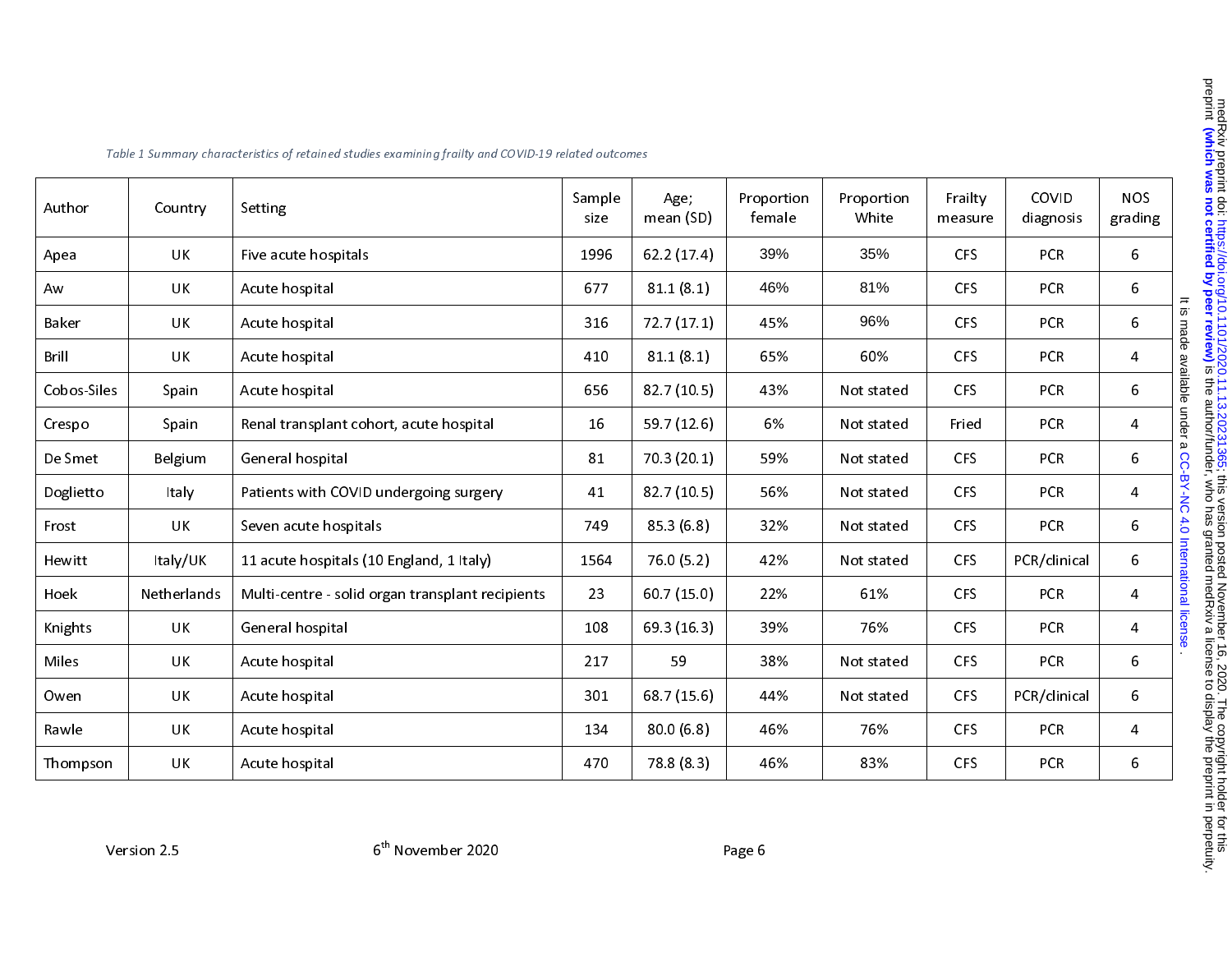| Table 2 Descriptions of mortality outcomes      |                          |                             |                     |                                                                                                                                                                                                                                                                                                                                                                                                                                                        |  |  |  |
|-------------------------------------------------|--------------------------|-----------------------------|---------------------|--------------------------------------------------------------------------------------------------------------------------------------------------------------------------------------------------------------------------------------------------------------------------------------------------------------------------------------------------------------------------------------------------------------------------------------------------------|--|--|--|
| Author                                          | Frailty<br>measure used  | Overall cohort<br>mortality | Follow up<br>(days) | Associations of frailty with mortality                                                                                                                                                                                                                                                                                                                                                                                                                 |  |  |  |
| Mortality reported using hazard ratios (95% CI) |                          |                             |                     |                                                                                                                                                                                                                                                                                                                                                                                                                                                        |  |  |  |
| Apea [10]                                       | <b>CFS</b>               | 28.7%                       | 30                  | Covariates in adjusted analysis: age, sex, ethnicity, smoking, BMI, and IMD<br>CFS 1-2: reference category<br>CF 3-4: 1.61 (0.82-3.16)<br>CFS 5-6: 1.84 (0.93-3.64)<br>CSF 8-9: 3.25 (1.49-7.06)                                                                                                                                                                                                                                                       |  |  |  |
| Aw [12]                                         | <b>CFS</b>               | 40.0%                       | 34                  | Covariates in adjusted analysis: age, sex, ethnicity, IMD, previous hospital admissions in §<br>2019 and NEWS-2<br>CFS 1-3: reference category<br>CFS 4 1.30 (0.76-2.21)<br>CFS 5 1.19 (0.70-2.03)<br>CFS 6 2.13 (1.34-3.38)<br>CFS 7-9 1.79 (1.12-2.88)<br>Sensitivity analyses: association between frailty and mortality was similar when cases<br>were confined to RT-PCR positive cases.                                                          |  |  |  |
| Hewitt [13]<br>Miles [14]                       | <b>CFS</b><br><b>CFS</b> | 27.2%<br>51.2%              | 28<br>60            | Covariates in adjusted analysis: age, sex, smoking, C-reactive protein, diabetes, coronary $\frac{2}{5}$<br>artery disease, hypertension, renal function<br>CFS 1-2: reference category<br>CFS 3-4: 1.55 (1.00-2.41)<br>CFS 5-6: 1.83 (1.15-2.91)<br>CFS 7-9: 2.39 (1.50-3.81)<br>Covariates used in the adjusted analysis included age, sex, ethnicity, IMD<br>For each 1 point increase in the CFS score, the hazard ratio for death was 1.88 (1.37- |  |  |  |
| Owen [11]                                       | <b>CFS</b>               | 42.9%                       | 30                  | 2.59<br>The different associations with frailty according to COVID-19 status was confirmed by<br>demonstrating an interaction term (HR 0.51, 95% CI 0.37 to 0.71)<br>Covariates in adjusted analysis: age, sex, acuity and comorbidities. Compares results in<br>those with PCR confirmed COVID-19 only.                                                                                                                                               |  |  |  |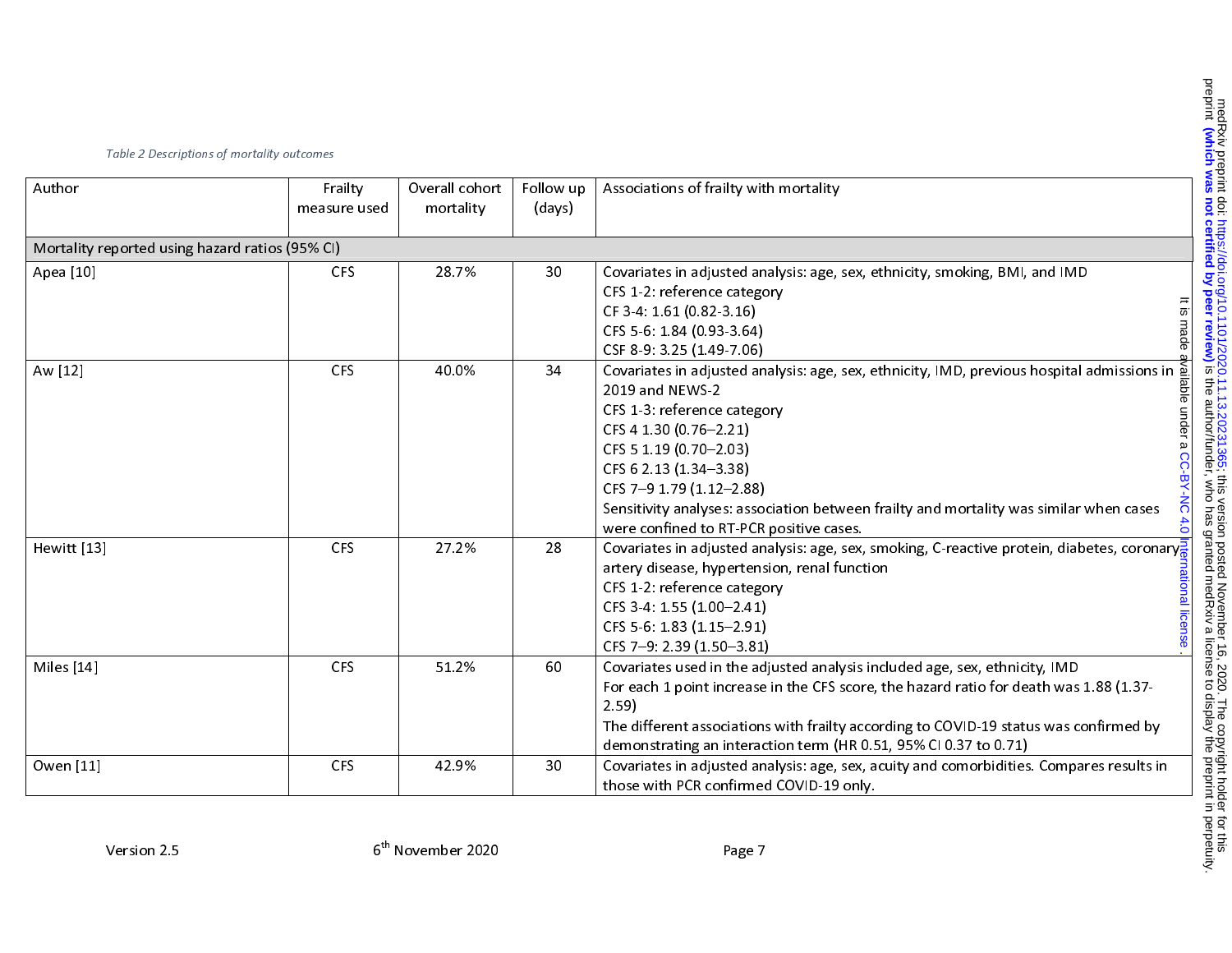|                                      |            |       |    | CFS 1-3: reference                                                                                            |
|--------------------------------------|------------|-------|----|---------------------------------------------------------------------------------------------------------------|
|                                      |            |       |    | CFS 4-5: 2.12 (0.86-5.18)                                                                                     |
|                                      |            |       |    | CFS 6: 1.69 (0.67-4.28)                                                                                       |
|                                      |            |       |    | CFS 7-8: 2.36 (0.96-5.76)                                                                                     |
|                                      |            |       |    | CFS 9: 11.97 (3.70-38.72)                                                                                     |
|                                      |            |       |    | CFS Not Recorded 2.14 (0.89-5.13)                                                                             |
|                                      |            |       |    | In COVID-19 positive individuals, the interaction between COVID-19 status and CFS                             |
|                                      |            |       |    | suggests a sub-additive relationship.                                                                         |
| Mortality reported using risk ratios |            |       |    | $\frac{1}{2}$                                                                                                 |
| Cobos-Siles [15]                     | <b>CFS</b> | 19.5% | 33 | Comparing mild to very severely frail older people, the odds ratio for death was 8.73<br>(95% CI 1.37-55.46)  |
| De Smet [16]                         | <b>CFS</b> | 23.5% | 48 | Covariates included in adjusted analysis: age, LDH, RT-PCR                                                    |
|                                      |            |       |    | For each 1-point increase in CFS, the odds of being dead at follow up increased by 1.75                       |
|                                      |            |       |    | (5% CI 1.1-3.4)                                                                                               |
| Rawle [17]                           | <b>CFS</b> | 64.9% |    | The risk of death was associated with an odds ratio of 2.68 (96% CI 1.26,-6.49) for each $1\overline{\omega}$ |
|                                      |            |       |    | ႙<br>point increase in CFS.                                                                                   |
| Thompson [18]                        | <b>CFS</b> | 36.0% | 30 | 支<br>Median CFS was significantly higher in non-survivors (6 IQR 4-7 vs. 3 IQR 2-5 for                        |
|                                      |            |       |    | survivors. In the multivariate analysis adjusting for age, hypertension, cancer, CRP,                         |
|                                      |            |       |    | platelet count, acute kidney injury and >50% total lung field infiltrates, frailty was not a $\frac{1}{n}$    |
|                                      |            |       |    | significant predictor.                                                                                        |
| Other comparisons using CFS          |            |       |    |                                                                                                               |
| Baker [19]                           | <b>CFS</b> | 25.6% | 28 | Patients who died without ventilatory support had a median (IQR) CFS score of 7 (6 – 7).                      |
| <b>Brill</b> [20]                    | <b>CFS</b> | 42.2% | 28 | People aged 80+ that died were more frail (median (IQR) CFS 6 (5, 7) vs. 5 (4, 6), p=                         |
|                                      |            |       |    | 0.002                                                                                                         |
| Crespo <sup>[8]</sup>                | Fried      | 50.0% | 14 | Mortality if Fried >0 was 5/7 (62.5%)                                                                         |
| Doglietto [9]                        | <b>CFS</b> | 19.5% |    | No data on CFS associated mortality (used as a case-mix adjuster)                                             |
| Frost [21]                           | <b>CFS</b> | 40.1% | 30 | Univariate difference in CFS score (median and IQR):                                                          |
|                                      |            |       |    | at 72-hours: 3 (2-6) alive versus 6 (4-7) deceased                                                            |
|                                      |            |       |    | at 30-days: 3(2-5) versus alive 5 (3-6) deceased                                                              |
| <b>Hoek</b> [22]                     | <b>CFS</b> | 21.7% |    | Mean CFS was 5.8 in those that died                                                                           |
| Knights [23]                         | <b>CFS</b> | 31.5% | 30 | Median CFS was higher in patients over 65 who died (5, IQR 4-6) than in survivors (3.5,                       |
|                                      |            |       |    | IQR 2-5) p<0.01).                                                                                             |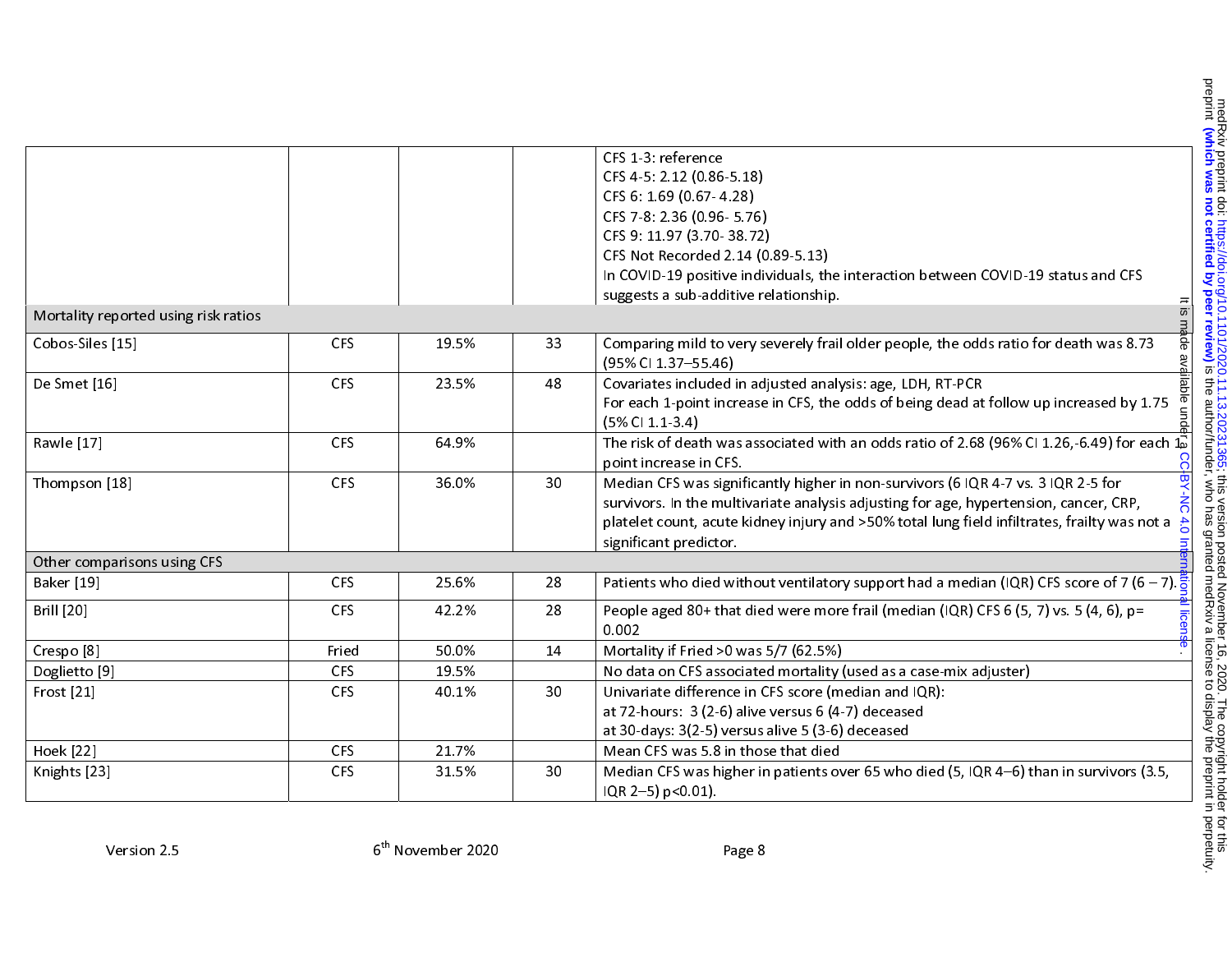summary is shown in Table 2. It was not possible to undertake a meta-analysis as the study designs<br>populations included and frailty reporting was too variable (1<sup>2</sup> heterogeneity 94.7%).<br>Five studies (Apea, Aw, Hewitt, Mil populations included and frailty reporting was too variable (1<sup>2</sup> heterogeneity 94.7%).<br>Five studies (Apea, Aw, Hewitt, Miles, Owen) reported adjusted hazard ratios for CFS vs. mortality; the<br>reference category was either populations included and frailty reporting was too variable (I-<br>Five studies (Apea, Aw, Hewitt, Miles, Owen) reported adjuste<br>reference category was either CFS 1-2 or CFS 1-3 and CFS cate<br>combining CFS scores, others prese ed hazard ratios for CFS<br>gories varied across stushowed an increase in n<br>in *et al* found a hazard r<br>ality in older people wit reference category was either CFS 1-2 or CFS 1-3 and CFS categories varied across studies – some<br>combining CFS scores, others preserving the scale as 1-9. All showed an increase in mortality risk of<br>between 1.3-3.25 per in

reference category was emitted the Lands and the Lands and the across tends in mortality risk<br>between 1.3-3.25 per increase in CFS category, although Owen *et al* found a hazard ratio of almos<br>those with a CFS score of 9.<br> between 1.3-3.25 per increase in CFS category, although Owen *et al* found a hazard ratio of almost 1<br>those with a CFS score of 9.<br>Five studies that reported the association of frailty with mortality in older people with c between that CFS score of 9.<br>Five studies that reported the association of frailty with mortality in older people with clinically and PCR<br>confirmed COVID-19 infection showed a linear increase in the risk of dying increased Five studies that reported the<br>confirmed COVID-19 infection<br>(Apea, Aw, De Smet, Hewitt,<br>testing for interactions between frailty<br>increasing frailty. Only Thom<br>analysis. Other studies meas Figure 2011 and COVID-19 infection showed a linear increase in the risk of dying increased across frailty strata<br>(Apea, Aw, De Smet, Hewitt, Rawle). Two studies included some form of control groups that permitted<br>testing f (Apea, Aw, De Smet, Hewitt, Rawle). Two studies included some form of control groups that permitted<br>testing for interactions between frailty, COVID status and mortality. Miles and Owen both found an<br>interaction between fra testing for interactions between frailty, COVID status and mortality. Miles and Owen both found an<br>interaction between frailty and PCR testing that attenuated the expected mortality associated with<br>increasing frailty. Only interaction between frailty and PCR testing that attenuated the expected mortality associated with<br>increasing frailty. Only Thompson *et al* found that frailty was not a significant predictor in an adjuste<br>analysis. Other increasing frailty. Only Thompson *et al* found that frailty was not a significant predictor in an adjusted analysis. Other studies measured frailty dichotomously, but also found an increased risk of dying from an increase increasing frailty. The measured frailty dichotomously, but also found an increased risk of dying from<br>COVID-19 if frailty was present (Cobos-Siles, Crespo). Five studies reported that frailty was more<br>common in older peop

#### **Discussion**

#### **Summary**

COVID-19 if frailty was present (Cobos-Siles, Crespo). Five studies reported that frailty was more<br>common in older people who had died of COVID-19 (Baker, Brill, Frost, Hoek, Knights, Thompson).<br>Discussion<br>Summary<br>This sys COVID-19 (Baker, Brill, Frost, Hoek, Knights, Thompson<br>Commary<br>Consent (Covid-19 if frailty on COVID-19 related<br>Mormary<br>This systematic review identified 16 studies assessing the influence of frailty on COVID-19 related<br>Mo Common interperty that had acts of Courts of County 2007, the chynney magnety in impedity.<br>
Discussion<br>
This systematic review identified 16 studies assessing the influence of frailty on COVID-19 related<br>
mortality in hosp The system is systemation of the studies was reasonable, but the more<br>studies showed that in older people hospitalised with COVID-19 infection that frailty (measured us<br>the Clinical Frailty Scale) is a predictor of mortali multies showed that in older people hospitalised with COVID-19 infection that frailty (measured using<br>the Clinical Frailty Scale) is a predictor of mortality. However, this was not consistent across all cohorts,<br>with some studies and that in our complex interaction between frailty and COVID-19 status: two studies with<br>twith some showing a more complex interaction between frailty and COVID-19 status: two studies with<br>contemporaneous non-COVI with some showing a more complex interaction between frailty and COVID-19 status: two studies with<br>contemporaneous non-COVID controls, found a sub-additive interaction with frailty i.e. that the<br>mortality seen in severely contemporaneous non-COVID controls, found a sub-additive interaction with frailty i.e. that the<br>mortality seen in severely frail older people was not as high as expected and excess mortality in those<br>relatively fitter. Thi contempt seen in severely frail older people was not as high as expected and excess mortality in<br>mortality seen in severely frail older people was not as high as expected and excess mortality in<br>relatively fitter. This may mortality setter. This may relate to a selection effect, as policy and practice during the pandemic<br>relatively fitter. This may relate to a selection effect, as policy and practice during the pandemic<br>emphasised avoiding h relatively fitter. This may be a selection in many settings. For example, hospitalisation and treatmer escalation plans may have altered over the course of the pandemic and impacted on observed m<br>Patients with higher frail escalation plans may have altered over the course of the pandemic and impacted on observed mo<br>Patients with higher frailty scores are more likely to represent care-home residents, in whom COVI<br>infection might be managed in Patients with higher frailty scores are more likely to represent care-home residents, in whom COVID-19<br>infection might be managed in the community [24]. Less frail patients may have had more aggressive<br>treatment than those infection might be managed in the community [24]. Less frail patients may have had more aggressive<br>treatment than those with increased levels of frailty (e.g. steroids, non-invasive ventilation) and this<br>practice may have infection might be many the migrant than those with increased levels of frailty (e.g. steroids, non-invasive ventilation) and this practice may have changed over time and varied between centres. Our findings suggest a more

#### Strengths and weakness

practice may have changed over time and varied between centres. Our findings suggest a more nuan<br>understanding of frailty and outcomes in COVID-19 is needed.<br>Strengths and weakness<br>This review was methodologically robust a produces may be the Quality and outcomes in COVID-19 is needed.<br>
Strengths and weakness<br>
This review was methodologically robust according to the Quality of Reporting of Meta-analyses<br>
(QUOROM) and PRISMA reporting guideli Strengths and weakness<br>This review was methodologically robust according to the Qual<br>(QUOROM) and PRISMA reporting guidelines. It is possible that<br>yet published may have been missed, although we searched pr<br>minimise this r (QUOROM) and PRISMA reporting guidelines. It is possible that in this new field, emerging studie<br>yet published may have been missed, although we searched pre-print collections in an effort to<br>minimise this risk. The Britis (QUOROM) and Protocoperation of perturnal members in the lections in an effort to<br>yet published may have been missed, although we searched pre-print collections in an effort to<br>minimise this risk. The British Geriatrics So yet published may the British Geriatrics Society has agreed to host a live update of this review so<br>minimise this risk. The British Geriatrics Society has agreed to host a live update of this review so<br>future studies can b future studies can be incorporated into the analysis [INSERT www once available]. Whilst the individual<br>papers included in the review were of fair-good quality, frailty (its operationalisation and reported cut<br>points) and papers included in the review were of fair-good quality, frailty (its operationalisation and reported cut-<br>points) and mortality were reported variably across the studies, making meta-analysis impossible and<br>comparisons di

points) and mortality such a reported variably across the studies were from Europe - mostly the UK - which may limit generalisability to other health systems. We focused upon studies reporting outcomes for hospitalised pat All of the studies were<br>systems. We focused u<br>Version 2.5 Systems. We focused upon studies reporting outcomes for hospitalised patients, so we cannot make a<br>Version 2.5 6<sup>th</sup> November 2020 Page 9 systems. We focused upon the control of the control of the control of the canonical patients, so we can not have a so we can not have a so we can not have a so we can not have a so we can not have a so we can not have a so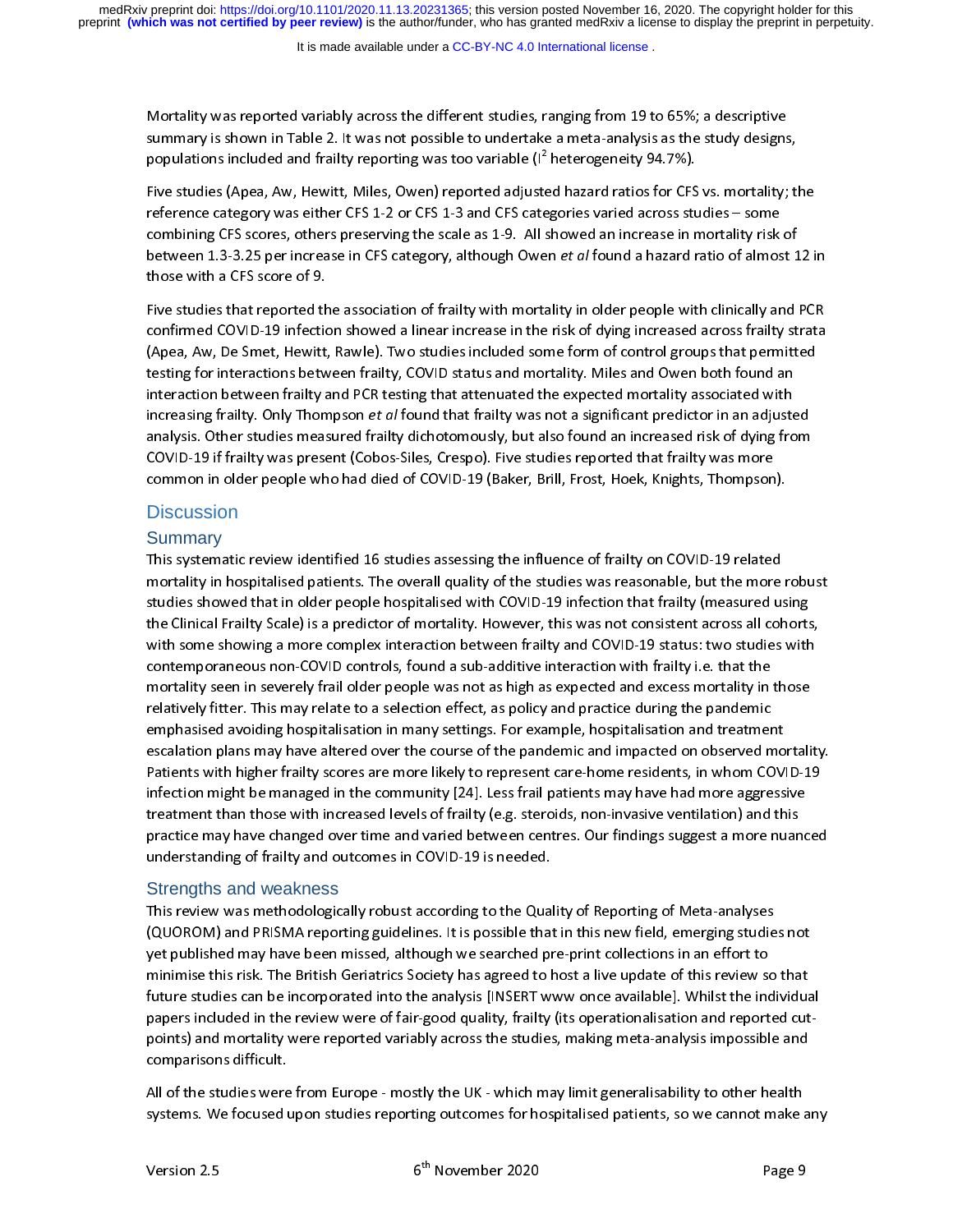samples.<br>We did not examine other risk scores designed to predict outcomes from COVID-19, such as those<br>looking at comorbidities or biomarkers [21, 25-27], as these are separate constructs from frailty. In<br>clinical practic We did no<br>looking at<br>clinical pr<br>prognosti<br>We focus<br>more imp

looking at comorbidities or biomarkers [21, 25-27], as these are separate constructs from frailty. In<br>clinical practice, both physiological risk scores and frailty risk scores would be used together to info<br>prognostication clinical practice, both physiological risk scores and frailty risk scores would be used together to info<br>prognostication, and future work might compare the relative merits of combined risk scoring.<br>We focused upon mortalit prognostication, and future work might compare the relative merits of combined risk scoring.<br>We focused upon mortality, but outcomes such as function, cognition or quality of life are equally, if no<br>more important, especia progressive during the relation, to the relation of the relation of the relation of the relation or equality of life are equal more important, especially for older people [28]. However, in this relatively early stage of th We formulate upon more important, especially for older people [28]. However, in this relatively early stage of the COVID-19 pandemic, we anticipated that there would be very few studies reporting such outcomes, though this

#### Relationship to existing literature

more important, especially for the people [28]. The very few studies reporting such outcomes, though this will be an important area upon which to focus in the future.<br>
Relationship to existing literature<br>
The CFS appears t pandemic, we anticipated that there we are very feature.<br>
Relationship to existing literature<br>
The CFS appears to perform similarly to other predictors of mortality in the context of COVID-19, such<br>
the Palliative Performa Relationship to existing literature.<br>The CFS appears to perform similarly to other predictors of r<br>the Palliative Performance Scale[26], but perhaps less well the<br>validated specifically in COVID-19 cohorts [27].<br>Whilst mor

the Palliative Performance Scale[26], but perhaps less well than the 4C Mortality Score, developed and<br>validated specifically in COVID-19 cohorts [27].<br>Whilst mortality in hospital may be related to frailty, wider determin The Palliated specifically in COVID-19 cohorts [27].<br>
Whilst mortality in hospital may be related to frailty, wider determinants of health have an important<br>
impact upon country specific survival rates. Paradoxically, 1% d Whilst mortality in hospital may be related to frequency whilst mortality in hospital may be related to frequency is associated with a 4.1% increase in the COVID-<br>related to an unhealthy survivor effect i.e. longs suscepti impact upon country specific survival rates. Paradoxically, 1% decrease in pre-existing all-cause mortal<br>is associated with a 4.1% increase in the COVID-19 death rate in those  $\geq 60$  years of age, thought to be<br>related is associated with a 4.1% increase in the COVID-19 death rate in those ≥60 years of age, thought to be related to an unhealthy survivor effect i.e. longevity at the price of dependency and increased susceptibility to COVID is a 4.1% increased with a 4.1% increased with a 4.1% increased susceptibility to COVID-19 (e.g. care home populations) [29]. This unhealthy survivor effect may in part explain the findings of Owen and Miles of the sub-add relativity to COVID-19 (e.g. care home populations) [29]. This unhealthy survivor effect ma<br>explain the findings of Owen and Miles of the sub-additive effect found when taking account o<br>and COVID testing interactions.<br>Impl

# Implications for research

susception, the Consequence of Consequence of the sub-additive effect found when taking account of frailty and COVID testing interactions.<br>Implications for research<br>Larger, more robust studies examining the relationship be and COVID testing interactions.<br>
Implications for research<br>
Larger, more robust studies examining the relationship between COVID-19 and frailty are needed to<br>
resolve the limitations of the existing papers. Future studies Implications for research<br>Larger, more robust studies exa<br>resolve the limitations of the exi<br>scales so that comparisons can linteraction between frailty and resolve the limitations of the existing papers. Future studies should preserve the integrity of frailty<br>scales so that comparisons can be made across studies[30], and should take account of the apparent<br>interaction between

# Implications for clinical practice

scales so that comparisons can be made across studies[30], and should take account of the apparer<br>interaction between frailty and COVID-19 testing [11, 14].<br>Implications for clinical practice<br>Clinicians should exert cautio interaction between frailty and COVID-19 testing [11, 14].<br>
Implications for clinical practice<br>
Clinicians should exert caution in placing too much emphasis on the influence of frailty alone when<br>
discussing likely prognos Implications for clinical practice<br>Clinicians should exert caution in placing too much empha<br>discussing likely prognosis in older people with COVID-19 i<br>though frailty scores can form part of a more holistic asses<br>discussi discussing likely prognosis in older people with COVID-19 infection. No tool should be used in isolat<br>though frailty scores can form part of a more holistic assessment to inform a shared decision makin<br>discussion. Frailty though frailty scores can form part of a more holistic assessment to inform a shared decision making<br>discussion. Frailty can be useful in identifying the risk of complications such as delirium - increasingly<br>being recognis the uses of a more interesting that is decision. Frailty can be useful in identifying the risk of complications such as delirium - increasingly<br>being recognised as a high risk scenario [31-33] – and further frailty or deco being recognised as a high risk scenario [31-33] – and further frailty or deconditioning [34]. Updated<br>clinical guidance on frailty and COVID, as well as other resources are available here:<br>https://www.criticalcarenice.org clinical guidance on frailty and COVID, as well as other resources are available here:<br>https://www.criticalcarenice.org.uk/ and the British Geriatrics Society will maintain a live web-<br>repository of COVID and frailty studi https://www.criticalcarenice.org.uk/ and the British Geriatrics Society will maintain<br>repository of COVID and frailty studies [HERE].<br> repository of COVID and frailty studies [HERE].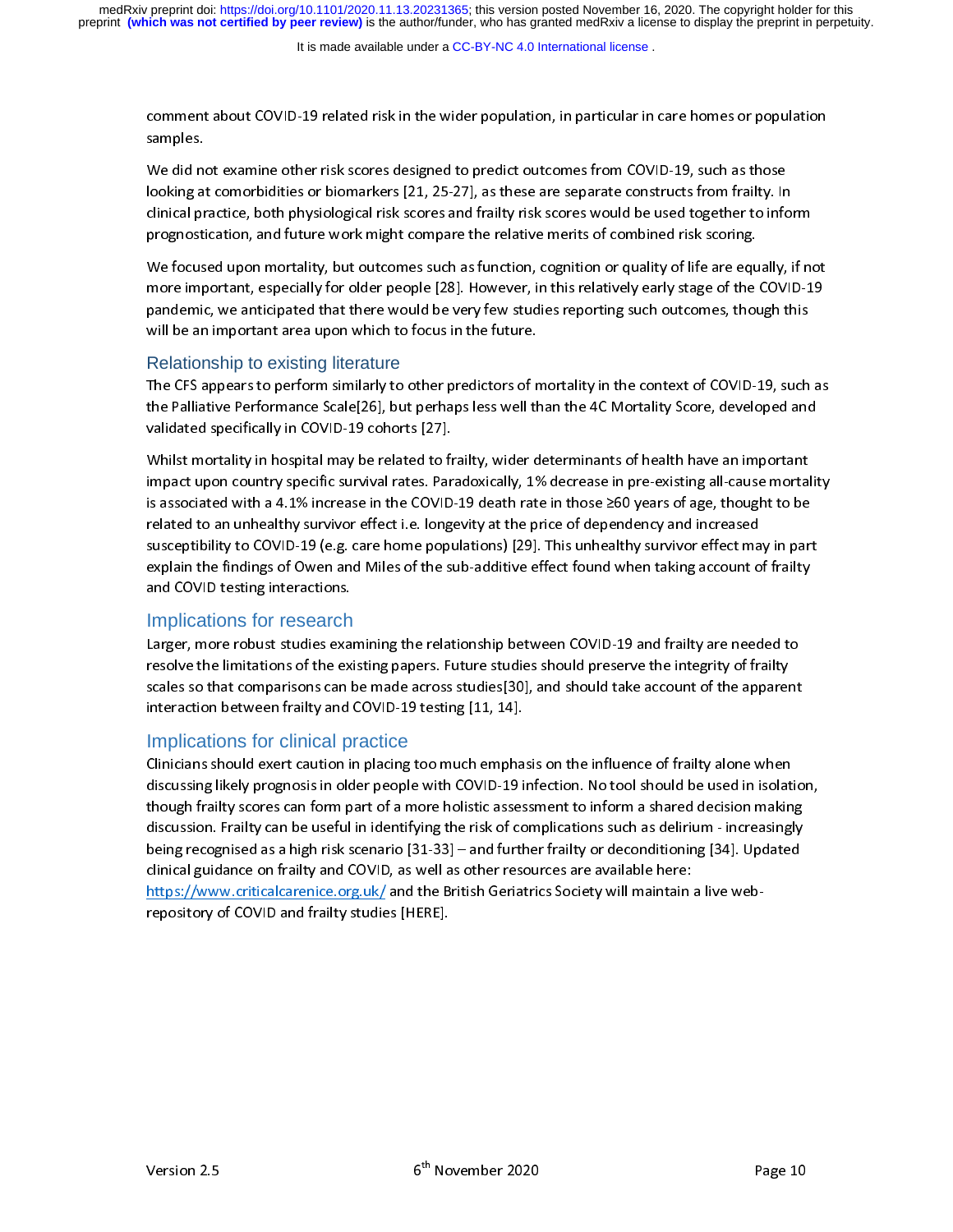medRxiv preprint doi: [https://doi.org/10.1101/2020.11.13.20231365;](https://doi.org/10.1101/2020.11.13.20231365) this version posted November 16, 2020. The copyright holder for this<br>preprint (which was not certified by peer review) is the author/funder, who has grante

It is made available under a [CC-BY-NC 4.0 International license](http://creativecommons.org/licenses/by-nc/4.0/) .

#### Appendix 1 Grading of papers using the NOS scale

|             |     |     | <b>Selection of cohorts</b> |     | iparability of coh   | Outcome |   |                                                                                                                                                          | <b>Total</b> |
|-------------|-----|-----|-----------------------------|-----|----------------------|---------|---|----------------------------------------------------------------------------------------------------------------------------------------------------------|--------------|
| author      |     |     |                             |     |                      |         |   | Representativen Selection of the r Ascertainment of Demonstration th Comparability of Assessment of o Was follow up lot Adequacy of follow up of cohorts |              |
| apea        | n/a | n/a |                             | n/a |                      |         |   |                                                                                                                                                          | 6            |
| aw          | n/a | n/a | ٠                           | n/a | $\star\star$         | ۰       | ٠ | ٠                                                                                                                                                        |              |
| baker       | n/a | n/a | ٠                           | n/a | $\cdots$             | ۰       | ٠ | ٠                                                                                                                                                        |              |
| bellelli    | n/a | n/a |                             | n/a | $\cdots$             | ×.      |   | ٠                                                                                                                                                        | 6            |
| brill       | n/a | n/a |                             | n/a |                      | ٠       | ٠ | * (40 of 450 lost)                                                                                                                                       |              |
| cobos-siles | n/a | n/a |                             | n/a | $\cdots$             | ٠       |   | ٠                                                                                                                                                        | 6            |
| crespo      | n/a | n/a |                             | n/a |                      | ٠       |   | ٠                                                                                                                                                        |              |
| de smet     | n/a | n/a |                             | n/a | **                   | ٠       | ٠ | ٠                                                                                                                                                        |              |
| doglietto   | n/a | n/a | ٠                           | n/a |                      | ٠       | ٠ | ٠                                                                                                                                                        |              |
| fiorentino  | n/a | n/a |                             | n/a | $\star\star$         | ۰       | ٠ | ٠                                                                                                                                                        |              |
| frost       | n/a | n/a |                             | n/a | $\ddot{\phantom{a}}$ | ٠       | ٠ | * (81 of 850 miss                                                                                                                                        |              |
| hewitt      | n/a | n/a |                             | n/a | **                   | ٠       |   | * (64 of 1564 mis)                                                                                                                                       | 6            |
| hoek        | n/a | n/a |                             | n/a |                      | ٠       | ٠ | ٠                                                                                                                                                        |              |
| knights     | n/a | n/a |                             | n/a |                      |         |   | ٠                                                                                                                                                        |              |
| koduri      | n/a | n/a |                             | n/a | **                   | ٠       |   |                                                                                                                                                          |              |
| miles       | n/a | n/a | ۰                           | n/a | $\ldots$             | ٠       | ٠ | ٠                                                                                                                                                        | 6            |
| owen        | n/a | n/a |                             | n/a |                      | ٠       | ٠ | ٠                                                                                                                                                        |              |
| philipose   | n/a | n/a |                             | n/a | $\cdots$             | ۰       | ٠ | ٠                                                                                                                                                        |              |
| rawle       | n/a | n/a | ٠                           | n/a |                      | ٠       | ٠ | ٠                                                                                                                                                        |              |
| thompson    | n/a | n/a |                             | n/a |                      | ٠       |   | ٠                                                                                                                                                        | 6            |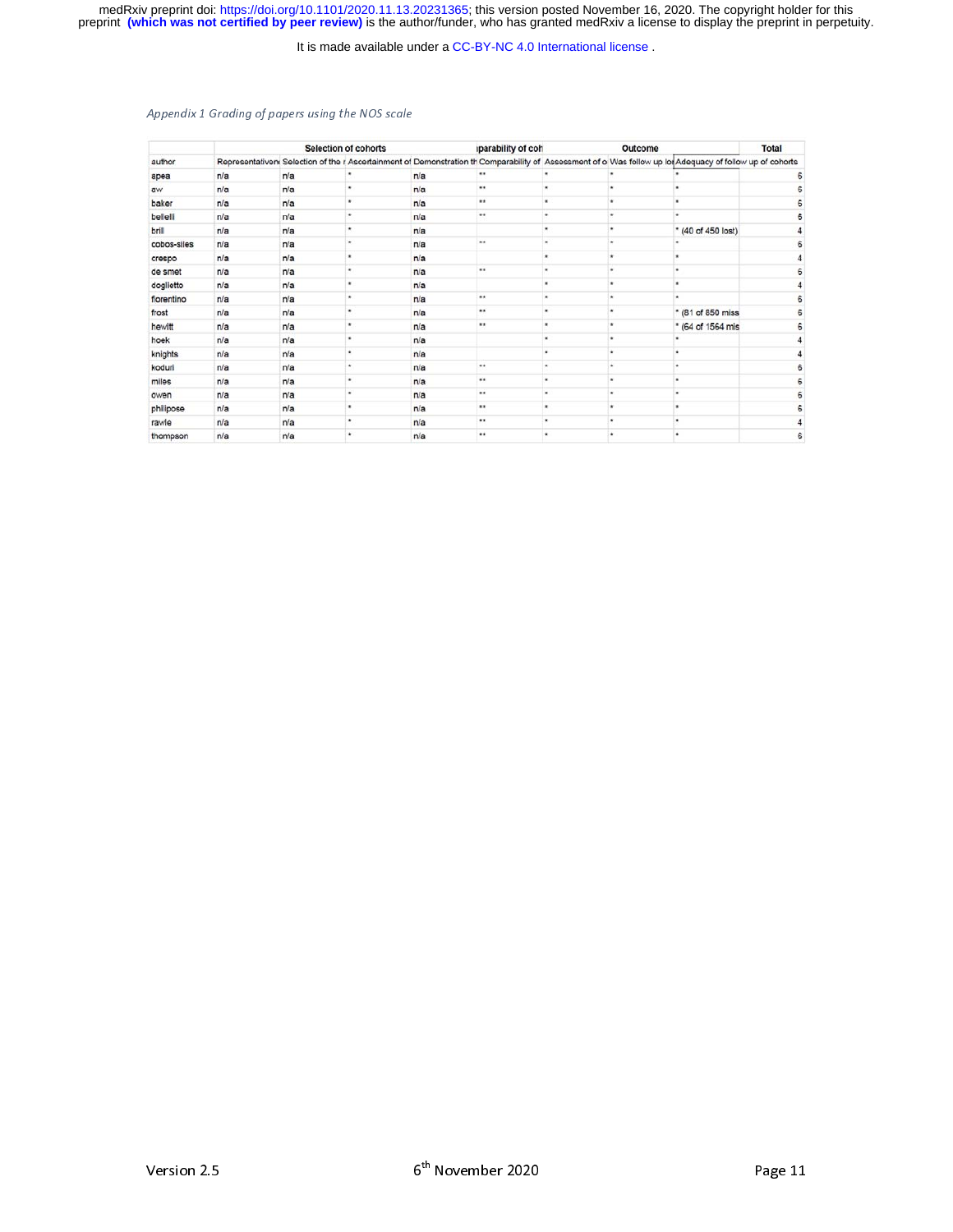It is made available under a [CC-BY-NC 4.0 International license](http://creativecommons.org/licenses/by-nc/4.0/) .

# References

Systematic Scoping Review. Journal of Clinical Medicine. 2020;9(7):2106.<br>2. Mational Institute for Clinical Excellence. COVID-19 rapid guideline: critical care in adults. NICI<br>guideline. 2020 March 2020([NG159]).<br>3

System International Institute for Clinical Excellence. COVID-19 rapid guideling<br>guideline. 2020 March 2020([NG159]).<br>3. Clegg A, Young J, Iliffe S, Rikkert MO, Rockwood K. Frailty in elder<br>England). 2013 Mar 02, 2013;381: guideline. 2020 March 2020([NG159]).<br>
2. Clegg A, Young J, Iliffe S, Rikkert MO, Rockwood K. Frailty in elderly people. Lancet (London,<br>
England). 2013 Mar 02, 2013;381:752-62.<br>
4. Hubbard RE, Peel NM, Samanta M, Gray LC,

guideline. Clegg A, Young J, Iliffe S, Rikker<br>England). 2013 Mar 02, 2013;381:752-6<br>4. Hubbard RE, Peel NM, Samanta<br>to hospital predicts multiple adverse ou<br>5. Wou F, Gladman JRF, Bradshaw<br>frailty-rating scales in the acut England). 2013 Mar 02, 2013;381:752-62.<br>4. Hubbard RE, Peel NM, Samanta M, Gray LC, Mitnitski A, Rockwood K. Frailty status at admiss<br>to hospital predicts multiple adverse outcomes. Age and Ageing. 2017 May 22, 2017:1-6.<br>5 England). Hubbard RE, Peel NM, Samanta M<br>4. Hubbard RE, Peel NM, Samanta M<br>5. Wou F, Gladman JRF, Bradshaw L,<br>frailty-rating scales in the acute medical un<br>6. Cosco T, Davis D, Conroy S. Frailty<br>systematic review and metato hospital predicts multiple adverse outcomes. Age and Ageing. 2017 May 22, 2017:1-6.<br>5. Wou F, Gladman JRF, Bradshaw L, Franklin M, Edmans J, Conroy SP. The predictive properties of<br>frailty-rating scales in the acute med to hospital prediction. The prediction of the actual predictions is the actual predictive railty-rating scales in the actual predictions of Franklin M, Edmans J, Conroy SP. The predictive frailty-rating scales in the actua

frailty-rating scales in the acute medical unit. Age and Ageing. 2013 Nov 2013;42:776-81.<br>6. Cosco T, Davis D, Conroy S. Frailty and mortality outcomes for patients with COVID-19: a rapid<br>systematic review and meta-analysi Frailty-rating scales in the acute medical unit. The acute of the acute medical systematic review and meta-analysis of hospitalised cohorts.: PROSPERO; 2020 [cited 202<br>CRD42020200445: [Available from:<br>https://www.crd.york. systematic review and meta-analysis of hospitalised cohorts.: PROSPERO; 2020 [cited 2020 18/10/2020<br>CRD42020200445: [Available from:<br>https://www.crd.york.ac.uk/prospero/display\_record.php?ID=CRD42020200445.<br>7. Wan X, Wang stematic review and meta-analysis of chorical meta-analysis of chorical meta-analysis of the sample size, median, range and/or interquartile range. BMC Medical Research Methodology. 2014<br>17. Man X, Wang W, Liu J, Tong T. E CRD42020200445:[Available from: https://www.crd.ac.uk/provides.com/intergrating the sample mean and standard<br>temple size, median, range and/or interquartile range. BMC Medical Research Me<br>2014/12/19;14(1):135.<br>8. Crespo M, Pérez-Sáez MJ, Redondo-Pachón D

sample size, median, range and/or interquartile range. BMC Medical Research Methodology. 2014<br>2014/12/19;14(1):135.<br>8. Crespo M, Pérez-Sáez MJ, Redondo-Pachón D, Llinàs-Mallol L, Montero MM, Villar-García J, e<br>COVID-19 in sample 2014/12/19;14(1):135.<br>
S. Crespo M, Pérez-Sáez MJ, Redondo-Pachón D, Llinàs-Mallol L, Montero MM, Villar-García J,<br>
COVID-19 in elderly kidney transplant recipients. American Journal of Transplantation.<br>
2020;20(10) 2020;2012012012<br>
2020;201019 in elderly kidi<br>
2020;2010):2883-9.<br>
2020;2010):2883-9.<br>
2020;2010):2883-9.<br>
2010 (COVID-11<br>
2010 (COVID-11<br>
2010 (COVID-11<br>
2010 (COVID-11<br>
2010 (COVID-11<br>
2010 (COVID-11<br>
2010 (COVID-11<br>
2010 COVID-19 in elderly kidney transplant recipients. American Journal of Transplantation.<br>2020;20(10):2883-9.<br>9. Doglietto F, Vezzoli M, Gheza F, Lussardi GL, Domenicucci M, Vecchiarelli L, et al. Factors<br>Associated With Surg 2020;20(10):2883-9.<br>2020;20(10):2883-9.<br>9. Doglietto F, Vezzoli M, Gheza F, Lussardi GL, Domenicucci M, Vecchiarelli L, et a<br>Associated With Surgical Mortality and Complications Among Patients With and Withor<br>Disease 2019 9. Doglietto F, V<br>Associated With Surg<br>Disease 2019 (COVID<br>10. Apea VJ, War<br>outcomes in patients<br>study. medRxiv. 2020<br>11. Owen RK, Co<br>between frailty and r

Associated With Surgical Mortality and Complications Among Patients With and Without Coronav<br>Disease 2019 (COVID-19) in Italy. JAMA Surgery. 2020.<br>10. Apea VJ, Wan YI, Dhairyawan R, Puthucheary ZA, Pearse RM, Orkin CM, et Disease 2019 (COVID-19) in Italy. JAMA Surgery. 2020.<br>
10. Apea VJ, Wan YI, Dhairyawan R, Puthucheary ZA, Pearse RM, Orkin CM, et al. Ethnicity and<br>
20. Apea VJ, Wan YI, Dhairyawan R, Puthucheary ZA, Pearse RM, Orkin CM, e 2012 - Apea VJ, Wan YI, Dhairyawan R, Puthucheary Z<br>2012 - Apea VJ, Wan YI, Dhairyawan R, Puthucheary Z<br>2010 - Study. MedRxiv. 2020:2020.06.10.20127621.<br>2020:2020.06.10.20127621.<br>2020. Discussive and Mondron Surgery. 2020. 10. Approximation in East London: an observational cohort<br>10. Approximation in East London: an observational cohort<br>11. Owen RK, Conroy SP, Taub N, Jones W, Bryden D, Pareek M, et al. Comparing associations<br>11. Owen RK, Co outcomes in patients and Magning D. Patients hospitalised with comparing associations<br>
11. Owen RK, Conroy SP, Taub N, Jones W, Bryden D, Pareek M, et al. Comparing associations<br>
between frailty and mortality in hospitalis 11. Owen RK, Conroy SP, Taub N, Jones V<br>between frailty and mortality in hospitalised<br>retrospective observational study using elect<br>12. Aw D, Woodrow L, Ogliari G, Harwoo<br>with Covid-19: a cohort study. Age and Agein<br>13. He

between frailty and mortality in hospitalised older adults with or without COVID-19 infection: a<br>retrospective observational study using electronic health records. Age and Ageing. 2020.<br>12. Aw D, Woodrow L, Ogliari G, Harw retrospective observational study using electronic health records. Age and Ageing. 2020.<br>12. Aw D, Woodrow L, Ogliari G, Harwood R. Association of frailty with mortality in older in<br>13. Hewitt J, Carter B, Vilches-Moraga A Aw D, Woodrow L, Ogliari G, Harwood R. Association of frailty with mortality in o<br>with Covid-19: a cohort study. Age and Ageing. 2020.<br>13. Hewitt J, Carter B, Vilches-Moraga A, Quinn TJ, Braude P, Verduri A, et al. The eff with Covid-19: a cohort study. Age and Ageing. 2020.<br>13. Hewitt J, Carter B, Vilches-Moraga A, Quinn TJ, Braude P, Verduri A, et al. The effect of frailty on<br>survival in patients with COVID-19 (COPE): a multicentre, Europe

13. Hewitt J, Carter B, Vilches-Moraga A, Quinn T.<br>survival in patients with COVID-19 (COPE): a multicent<br>Lancet Public Health.<br>14. Miles A, Webb TE, Mcloughlin B, Mannan I, Ra<br>across the range of frailty: excess mortality survival in patients with COVID-19 (COPE): a multicentre, European, observational cohort study. The<br>Lancet Public Health.<br>14. Miles A, Webb TE, Mcloughlin B, Mannan I, Rather A, Knopp P, et al. Outcomes from COVID-19<br>acros Lancet Public Health.<br>14. Miles A, Webb TE, Mcloughlin B, Mannan I, Rather A, Knopp P, et al. Outcomes from COVID-<br>15. Cobos-Siles M, Cubero-Morais P, Arroyo-Jiménez I, Rey-Hernández M, Hernández-Gómez L,<br>15. Cobos-Siles M 14. Miles A, Web<br>across the range of fra<br>15. Cobos-Siles M<br>Vargas-Parra DJ, et al.<br>than just acute respira<br>2020/09/10.<br>16. De Smet R, M<br>mortality in hospitaliz across the range of frailty: excess mortality in fitter older people. medRxiv. 2020:2020.05.22.20110486.<br>15. Cobos-Siles M, Cubero-Morais P, Arroyo-Jiménez I, Rey-Hernández M, Hernández-Gómez L,<br>Vargas-Parra DJ, et al. Cau 15. Cobos-Siles M, Cubero-Morais P, Arroyo-Jiménez I, Rey-Hernández M, Hernández-Gómez L,<br>Vargas-Parra DJ, et al. Cause-specific death in hospitalized individuals infected with SARS-CoV-2: more<br>than just acute respiratory Vargas-Parra DJ, et al. Cause-specific death in hospitalized individuals infected with SARS-CoV-2: mo<br>than just acute respiratory failure or thromboembolic events. Internal and Emergency Medicine. 20:<br>2020/09/10.<br>16. De Sm

than just acute respiratory failure or thromboembolic events. Internal and Emergency Medicine. 2020<br>2020/09/10.<br>16. De Smet R, Mellaerts B, Vandewinckele H, Lybeert P, Frans E, Ombelet S, et al. Frailty and<br>mortality in ho 2020/09/10.<br>
2020/09/10.<br>
16. De Smet R, Mellaerts B, Vandewinckele H, Lybeert P, Frans E, Ombelet S, et al. Frailty and<br>
mortality in hospitalized older adults with COVID-19: retrospective observational study. Journal of

2020<br>16. De Sr<br>mortality in h<br>American Me<br>17. Rawl<br>presenting to<br>18. Thon<br>and predictor<br>medRxiv. 202 mortality in hospitalized older adults with COVID-19: retrospective observational study. Journal of<br>American Medical Directors Association.<br>17. Rawle MJ, Bertfield DL, Brill SE. Atypical Presentations of COVID-19 in Care H American Medical Directors Association.<br>17. Rawle MJ, Bertfield DL, Brill SE. Atypical Presentations of COVID-19 in Care Home Residents<br>presenting to Secondary Care: A UK Single Centre Study. medRxiv. 2020:2020.07.07.20148 17. Rawle MJ, Bertfield DL, Brill SE. A<br>17. Rawle MJ, Bertfield DL, Brill SE. A<br>presenting to Secondary Care: A UK Singl<br>18. Thompson JV, Meghani N, Powel<br>and predictors of mortality in 470 adults<br>medRxiv. 2020:2020.07.21. presenting to Secondary Care: A UK Single Centre Study. medRxiv. 2020:2020.07.07.20148148.<br>18. Thompson JV, Meghani N, Powell BM, Newell I, Craven R, Skilton G, et al. Patient characteris<br>and predictors of mortality in 470 presenting to Secondary Care in Skilton G, et al. Patient characters of mortality in 470 adults admitted to a district general hospital in England with medRxiv. 2020:2020.07.21.20153650.<br>
Network Centre Study. 2020:2020.07 and predictors of mortality in 470 adults admitted to a district general hospital in England with Covid-19.<br>medRxiv. 2020:2020.07.21.20153650.<br>Version 2.5 6<sup>th</sup> November 2020 Page 12 and Predictors of mortality in 470 and predictors of mortality in the correct general of the November 2020<br>Version 2.5 and 2.5 and 2.5 and 2.5 and 2.5 and 2.5 and 2.5 and 2.6 and 2.7 and 2.9 and 2.5 and 2.7 and 2.7 and 2.7